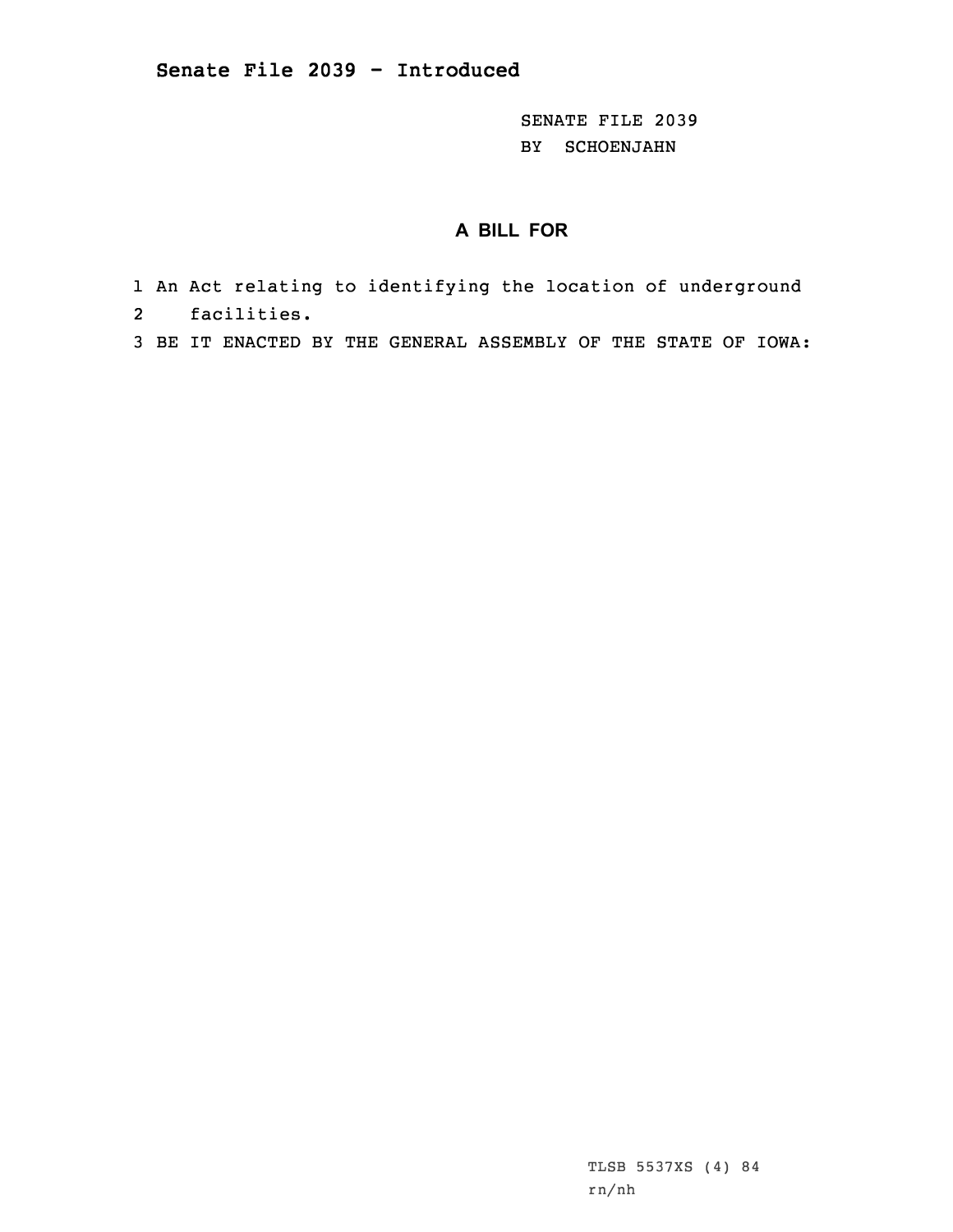1 Section 1. NEW SECTION. **480.4A Identification —— mapping.** 2 The utilities board shall, pursuant to chapter 17A, adopt 3 rules establishing standards and requirements regarding 4 permanently identifying and marking the location of underground 5 facilities installed on or after January 1, 2013. The rules 6 shall, at <sup>a</sup> minimum, provide for the following:

 1. Development and maintenance by an operator of <sup>a</sup> map, diagram, drawing, or geospatial information regarding the location of an underground facility, which shall be furnished to the notification center, posted on an internet site maintained by the operator, and in the case of an underground facility located in <sup>a</sup> public right-of-way, furnished to the city or county in which the underground facility is located. 14 2. Placement of <sup>a</sup> location wire or equally effective means of marking the location of <sup>a</sup> nonconductive underground facility, and placement of <sup>a</sup> sign indicating the point at which <sup>a</sup> service lateral deviates or branches away from the underground facility route or location. The requirements of this subsection shall not apply to the making of repairs to or <sup>a</sup> partial replacement of existing underground facilities for the purposes of routine maintenance and upkeep.

22 3. For purposes of this section, *"nonconductive"* means 23 constructed of <sup>a</sup> material other than metal. For purposes of 24 this section, *"service lateral"* means <sup>a</sup> secondary underground 25 facility connecting to an end-use customer.

## 26 EXPLANATION

27 This bill relates to the identification of underground 28 facilities.

 The bill directs the Iowa utilities board to adopt rules establishing standards and requirements regarding permanently identifying and marking the location of underground facilities installed on or after January 1, 2013. The bill states that the rules shall, at <sup>a</sup> minimum, provide for the development and maintenance by an operator (generally <sup>a</sup> public, private, or municipal utility) of <sup>a</sup> map, diagram, drawing, or geospatial

-1-

LSB 5537XS (4) 84 rn/nh 1/2